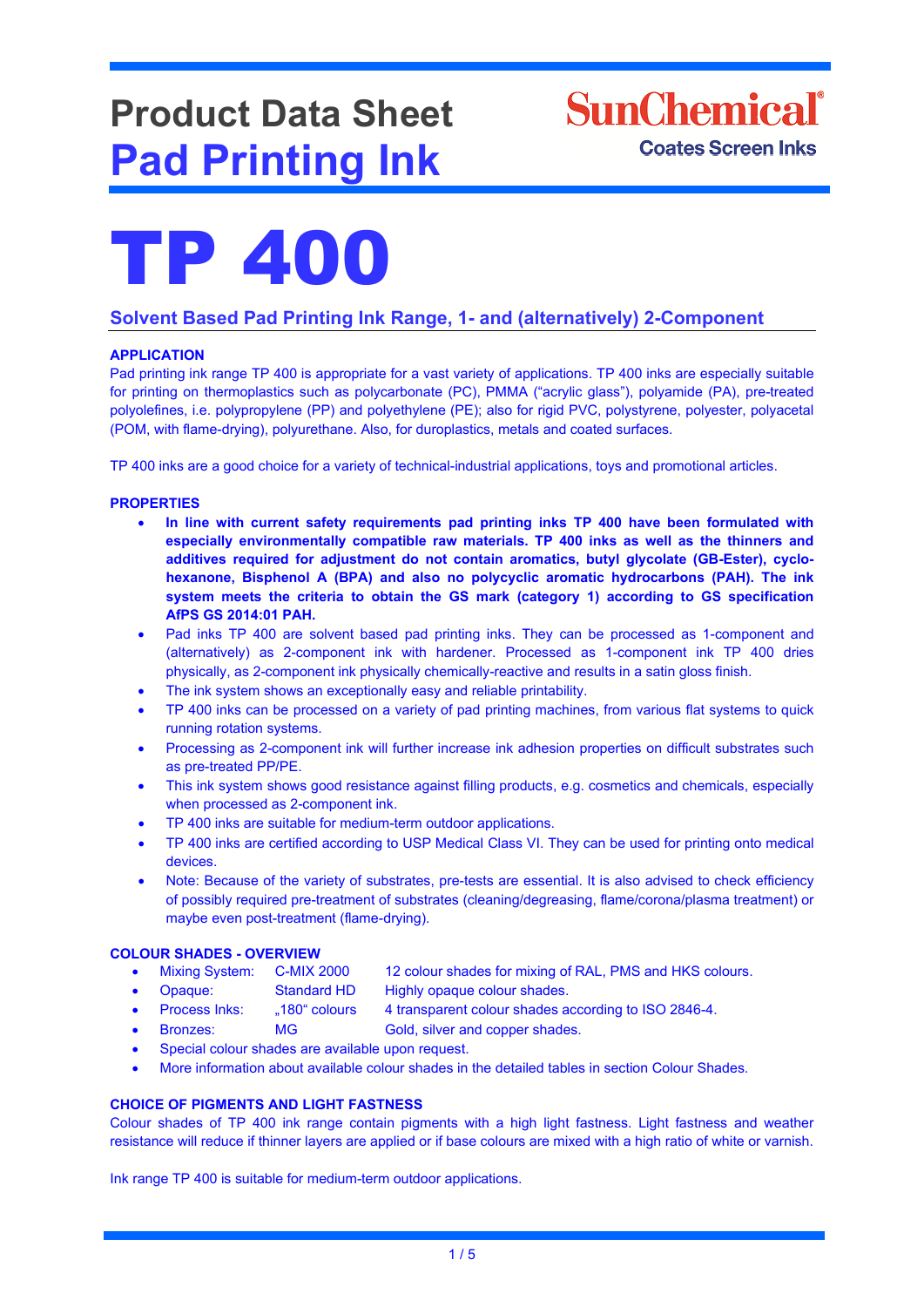#### **ADJUSTMENT FOR PAD PRINTING**

- **Pad printing inks TP 400 are not supplied in a ready-to-print adjustment. Note: To avoid any undesirable introduction of aromatics, butyl glycolate or cyclohexanone only use the below-mentioned thinners, retarders and additives.**
- **Processed as 1-component ink (without addition of hardener):** Ink is adjusted to printing consistency by addition of thinner or retarder (stir with mixer or agitator).

#### • **Processed as 2-component ink (with addition of hardener):**

As 2-component ink TP 400 inks have to be mixed with hardener at a specified ratio prior to processing. Thinner is added after addition of hardener.

The mixed ink should be allowed to pre-react for approx. 15 minutes prior to processing (recommendation). Processing is then possible for a specified period of time, up to 8h/20°C (=pot life).

#### **Hardener:**

Alternatively, pad inks range TP 400 can be processed with hardener as two component ink. **Hardeners are added to TP 400 inks at a mixing ratio of ink : hardener = 10 : 1.** (parts by weight).

| TP 219          | <b>Standard hardener</b>                               |
|-----------------|--------------------------------------------------------|
| <b>TP 219/N</b> | Suitable hardener                                      |
| TP 219/12       | hardener required for USP Medical Class VI certificate |
|                 |                                                        |

Hardeners are sensitive to humidity. Therefore, containers always have to be tightly closed.

#### **Pot life:**

- Ink mixed with hardener may only be processed within a limited period of time (=pot life)
- **Pot life of TP 400 + hardener is approx. 8 h (at 20°C).**
- Higher temperatures will reduce pot life.
- We do not recommend processing the inks for longer than the pot life as adhesion and resistance properties will then continually deteriorate, even if the ink still seems to be liquid and processable.

#### **THINNERS / RETARDERS**

Depending on local conditions ink is adjusted to printing consistency by addition of 15 – 35 % by weight of thinner or retarder.

#### **Generally, the thinner suitable for TP 400 inks is Additive U!**

The additional products listed below should only be used if the required printing quality cannot be achieved using additive U (e.g. drying too slow or too fast).

| Thinner:         | <b>Additive C</b><br>O                                                |                                               | Extremely quick thinner, good solving power    |  |  |  |
|------------------|-----------------------------------------------------------------------|-----------------------------------------------|------------------------------------------------|--|--|--|
|                  | O                                                                     | <b>Additive D</b>                             | Very quick thinner, good solving power         |  |  |  |
|                  |                                                                       | <b>Additive U</b>                             | <b>Standard thinner, free of cyclohexanone</b> |  |  |  |
|                  | $\Omega$                                                              | <b>Additive R</b>                             | Thinner, good solving power                    |  |  |  |
|                  | Ő                                                                     | <b>VD 60</b>                                  | <b>Slow thinner</b>                            |  |  |  |
| <b>Retarder:</b> | $\circ$                                                               | VZ 35                                         | Very slow retarder                             |  |  |  |
|                  |                                                                       | $\blacksquare$ Preferred<br>$O =$ If required |                                                |  |  |  |
| Note:            | For printing with thick and thin steel clichés sensitive to corrosion |                                               |                                                |  |  |  |
|                  | O                                                                     | <b>Additive U/00</b>                          | Standard thinner with anti-corrosion additive  |  |  |  |
|                  | O                                                                     | <b>Additive D/00</b>                          | Quick thinner with anti-corrosion additive     |  |  |  |

For adjustment of pad inks TP 400, the following products are available:

Depending on printing conditions, the products listed above can be mixed into the inks individually or as mixtures. Please note that depending on evaporation rate of the thinner/retarder used drying times may be longer.

Thinner/retarder should be mixed into the ink thoroughly using a mixer or agitator. In addition, inks should be stirred well prior to each processing to obtain a homogeneous dispersion of all ingredients.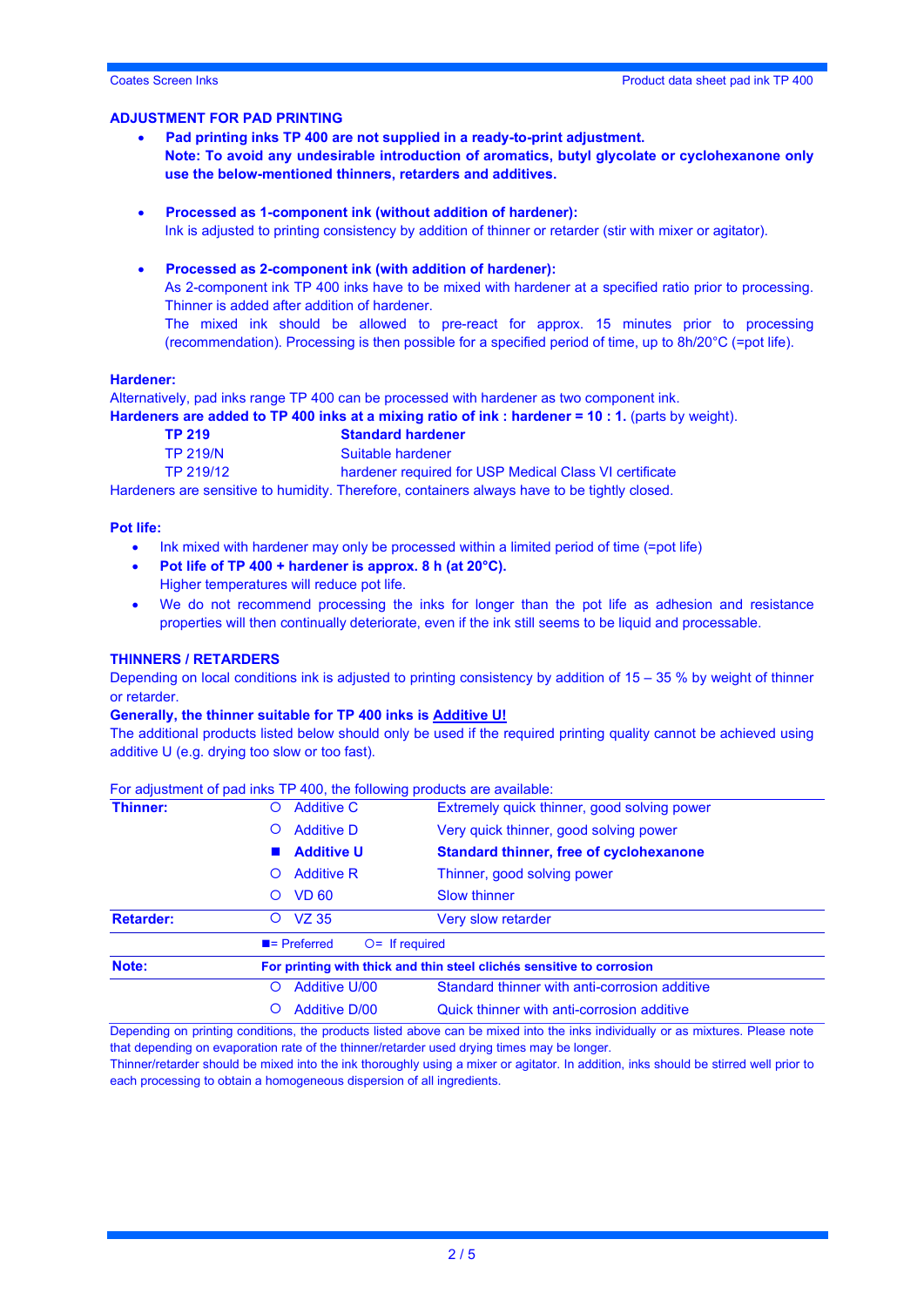#### **ADDITIONAL AUXILIARY AGENTS**

| <b>Application</b>        | <b>Product</b>            | <b>Addition in % by weight Additional Information</b> |                                 |  |
|---------------------------|---------------------------|-------------------------------------------------------|---------------------------------|--|
| <b>Viscosity increase</b> | Thickening powder Max. 3% |                                                       | Stir with mixer                 |  |
| Matting                   | <b>Matting powder</b>     | Max. 5%                                               | Stir with mixer                 |  |
| Antistatic agent (paste)  | STM-P1                    | Max. 10%                                              | Possibly slightly reduced gloss |  |
| <b>Flow agent</b>         | VM 11                     | $1 - 5%$                                              | Do not overdose!                |  |

#### **OVERPRINTING**

Generally, it is not necessary to overprint TP 400 inks with varnish. However, overprinting to achieve an enhanced protection of ink layers is possible with TP 400/E50.

#### **BRONZE COLOURS**

Bronze colours 75/MG to 79/MG (metal gloss) are available.

"B" bronze pastes, "B" bronze powder and "AB" bronze colours are not available in TP 400 ink range to avoid a possible introduction of aromatics and ensure compliance of PAH threshold values (e.g. AfPS GS 2014:01 PAH). Note: When overprinting MG metal gloss colours with varnish or other colour shades it is essential to carry out pre-tests to check intermediate adhesion of the ink layers (fingernail test, tape test).

#### **DRYING / HARDENER REACTION**

- 1. **Processing WITHOUT addition of hardener:** Ink dries physically, i.e. by evaporation of solvents.
- 2. **Processing WITH addition of hardener TP 219, TP 219/12 or TP 219/N:** First, ink dries physically, followed by chemical cross-linkage reaction. **Drying and reaction temperature of hardener must be at least 15°C when using TP 219 or TP 219/12 and 20°C using TP 219/N!**

#### **Drying**

Drying times below are only approximate as drying properties depend on various factors:

- Type and amount of thinners/retarders used.
- Thickness of printed ink layer (single print, multi-layer print).
- Drying temperature.

Depending on local conditions, average drying time is approx. 2 – 3 minutes. Drying time with heat application (e.g. hot air fan) and air circulation is about 30 - 60 seconds.

Complete drying may take several hours, also depending on the substrate.

#### **Hardener Reaction**

Basically, the increased resistance properties of the printed ink film are only achieved after complete drying followed by chemical cross linkage reaction between ink and hardener. This cross linkage reaction depends on time and temperature.

| <b>Temperature</b>             |         | Time approx. Condition of ink                                                         | <b>Additional information</b>            |  |
|--------------------------------|---------|---------------------------------------------------------------------------------------|------------------------------------------|--|
| $<$ 15 $^{\circ}$ C air drying |         | Hardener TP 219 or TP 219/12 does not react! Ink film will not achieve any resistance |                                          |  |
| $<$ 20 $^{\circ}$ C air drying |         | Hardener TP 219/N does not react!                                                     | Ink film will not achieve any resistance |  |
| 20°C air drying                | 20 min. | "Touch-dry"                                                                           | No resistance yet                        |  |
|                                | >72 h   | High degree of cross-linkage                                                          | High resistances achieved                |  |
|                                | >5 days | Maximum degree of cross-linkage                                                       | Maximum resistances achieved             |  |
| 80°C oven curing               |         | 3pprox 5 min. Dry enough for overprinting                                             | No resistance yet                        |  |
|                                | 60 min. | High degree of cross-linkage                                                          | High resistance values achieved          |  |

The following are guide values only:

#### **Resistance Tests**

Resistances should not be checked before the ink has fully cured/cross-linked:

Drying with 20°C/>72h; with 80°C/>60 minutes.

After oven curing allow a cooling time of at least 1h.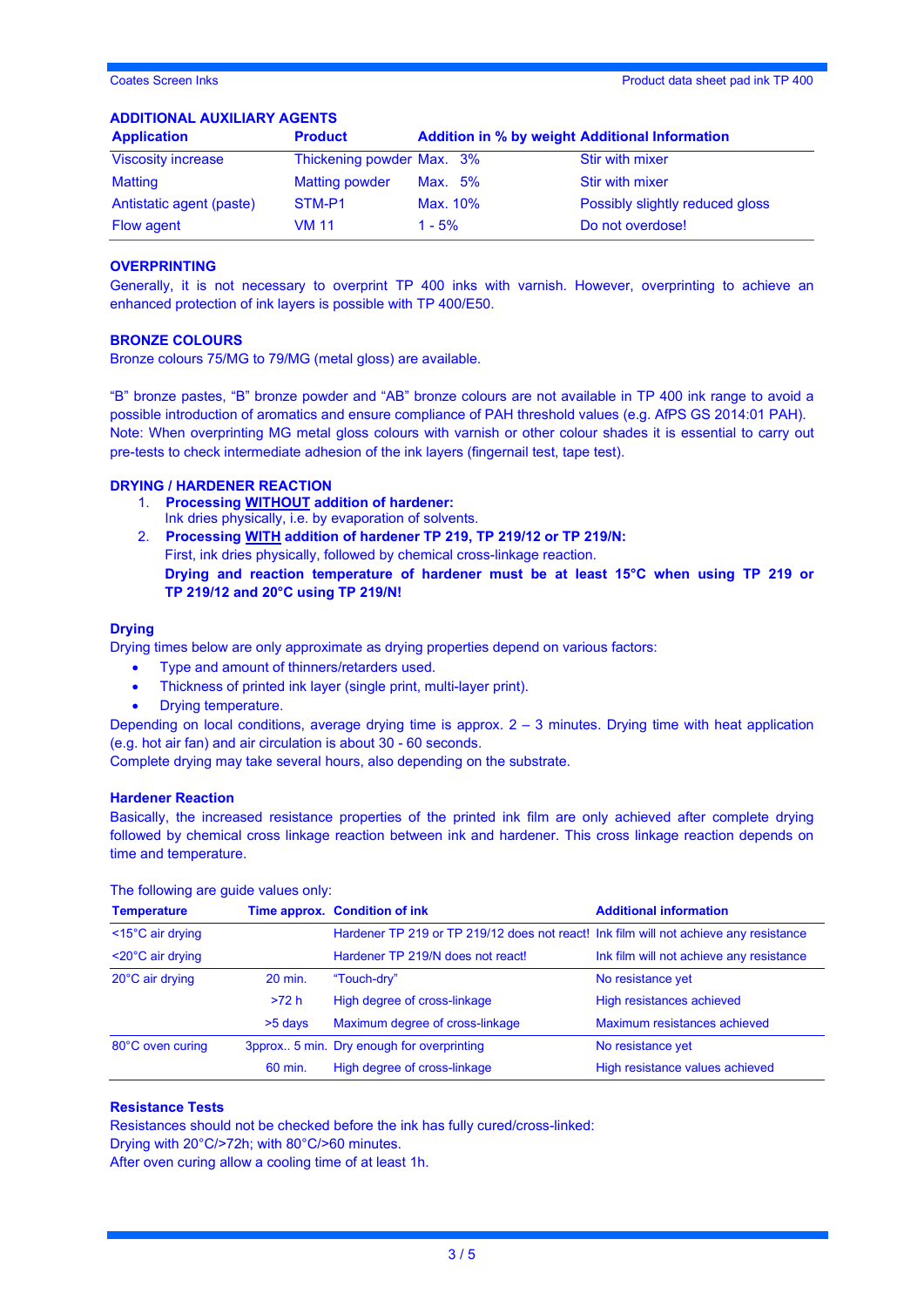#### **CLICHÉ**

All commercial types of clichés (polymer, thin and thick steel, ceramic) are suitable for processing TP 400 inks.

#### **CLEANING**

The longer inks dry on clichés, pots and tools the harder will be their removal due to the chemical cross-linkage reaction. Therefore, always remove ink residues as soon as possible using our universal cleaning agents URS, URS 3 or thinner VD 40.

**Note: When producing prints for end products to be evaluated for compliance with PAH threshold values (e.g. AfPS GS 2014:01 PAH) we recommend to clean with our products additive C, U, R or VD 60.** 

#### **PACK SIZE**

Pad printing inks TP 400 are delivered in 1 litre containers. Other pack sizes are available upon request.

#### **SHELF LIFE**

In closed original containers, TP 400 inks generally have a shelf life of 5 years from date of production. Hardeners TP 219 and TP 219/N have a shelf life of 14 months from date of production, also in closed original containers. For exact date of expiry, please refer to the label.

#### **SAFETY DATA SHEETS**

Read safety data sheet prior to processing Safety data sheets comply with Regulation (EC) No. 1907/2006 (REACH), Appendix II.

#### **CLASSIFICATION AND LABELLING**

Hazard classification and labelling comply with Regulation (EC) No. 1272/2008 (CLP/GHS).

#### **CONFORMITY**

• **EUPIA:**

Coates Screen Inks GmbH does not use any of the substances or mixtures for the production of printing inks, which are banned according to the EUPIA (European Association of the Printing Inks Industry) exclusion policy.

• **EN 71-3:2019:**

Pad printing inks range TP 400 standard shades, C-MIX 2000 colour shades, standard, highly opaque standard colours (HD), process colours, silver, fluorescent colours and transparent colours comply with the requirements of toy standard "EN 71-3:2019 Safety of toys – Migration of certain elements (category III: scraped off material).

- **USP Medical Class VI:** Processed with hardener TP 219/12, TP 400 is certified for use on medical articles according to USP Medical Class VI.
- Further compliance confirmations are available upon request.

#### **ADDITIONAL INFORMATION ABOUT OUR PRODUCTS**

| Product data sheets: | <b>Auxiliary Agents for Pad Printing HM</b>                             |
|----------------------|-------------------------------------------------------------------------|
| <b>Brochures:</b>    | <b>Pad Printing Inks</b>                                                |
| Internet:            | Various technical articles are available for download on www.coates.de. |
|                      | section "SN-Online"; e.g. "Processing of 2-component lnks"              |

#### **FOR COLOUR RANGES, PLEASE REFER TO NEXT PAGE.**